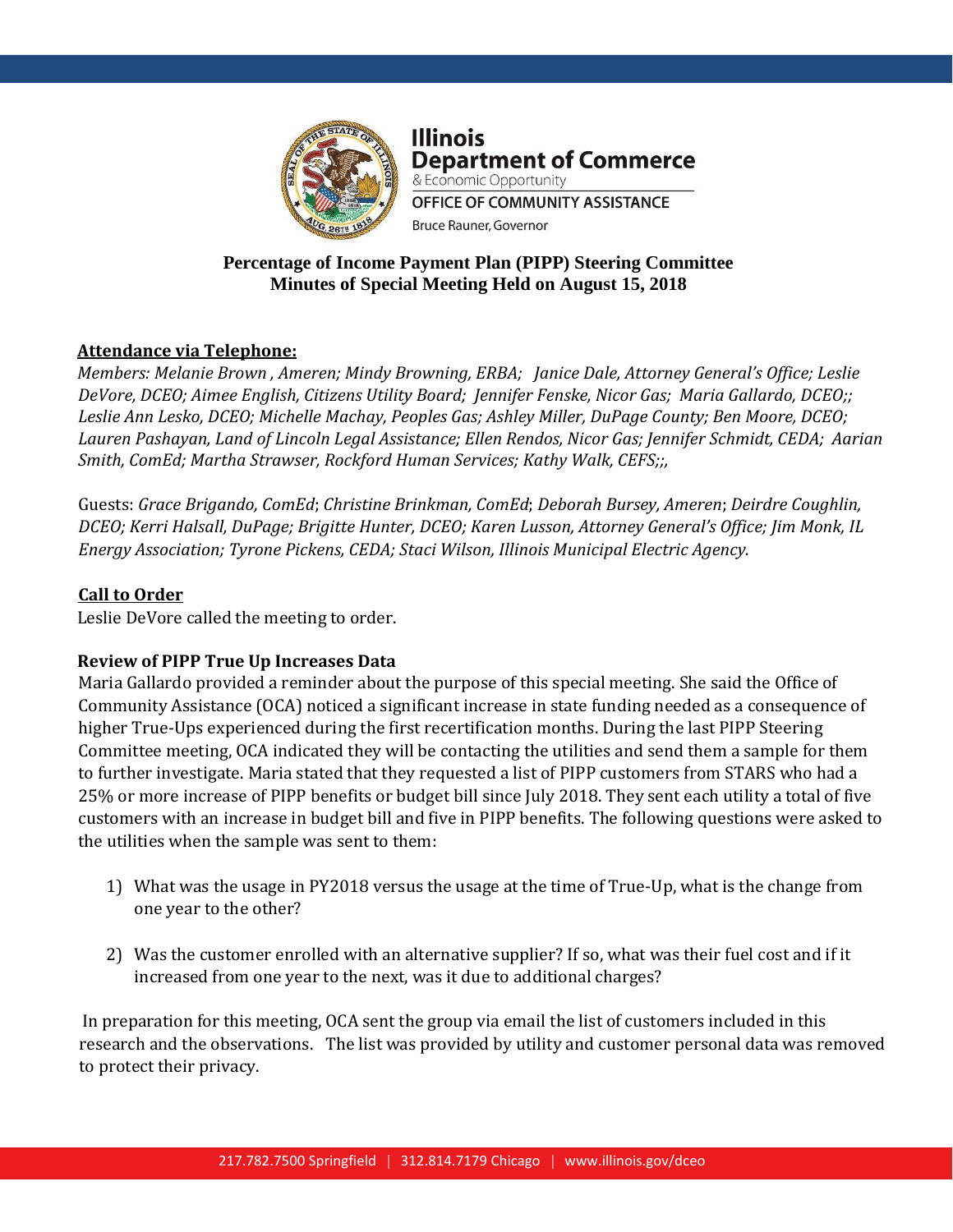#### **Ameren:**

Maria said that according to the data, most of Ameren's customers were seeing an increase in True-Up at the time of recertification due to colder weather during the 2017-2018 winter months. She said some budget bill accounts were set too low in previous years; some had incorrect readings and that was addressed at the time of True-Up. If the customer moved, their usage will be re-calculated based on their new premise. In terms of customers enrolled with a supplier, a total of five customers out of ten had a supplier and only one experienced a higher bill because of the supplier charges (see customer #9).

Melanie Brown stated what she learned from everybody's observation is the same three things that affect the budget billing: weather, customer behavior, and pricing. She also stated that of the three things, you can't do anything about the weather but can expect customer's behavior and pricing and act on if they knew about them. Melanie said the root of the problem isn't the budget billing because it is fixed and there is no notification of any kind discussion about usage or pricing until recertification which is too late for the customer to make a decision She suggest the group should focus on ways to identify customers who may be at risk of a higher true-up before it happens and find a way to communicate that to the agencies, so they can educate the customers.

#### **Nicor Gas:**

Maria explained that one customer's budget bill was off then adjusted when the True-Up occurred. She said customers with PIPP cannot have a supplier with Nicor Gas.

Jennifer Fenske reiterated what Melanie said about customers moving and how the usage could change. She stated that one customer who never moved increased their usage by 60% which could have been caused by broken equipment, etc.

#### **ComEd:**

Maria indicated the data shows an increase in kilowatt usage during PY17 & PY18 during the winter months causing higher budget bills. She said it is coming up in the True-Up when they are recertifying. Three out of ten customers were enrolled with a supplier and are providing a residential energy supplier rate (11cents a kilowatt); one account (see #8), had a high increase on their account because of the increase in the budget bill. The others seemed that the PIPP benefits were not at their maximum amounts.

Aarian stated that she agrees with Melanie in the factors that are contributing to see higher True-Ups. She wanted to know if the customers had an increase in income causing the bills to increase.

Maria said they would look further into it but most likely the customer's income stayed the same while there was an increase because these customers are seniors and disabled households who tend to have fixed incomes.

Karen Lusson asked if 1/3 of customers were on suppliers. Maria clarified that 3/10 ComEd customers included in this analysis have a supplier.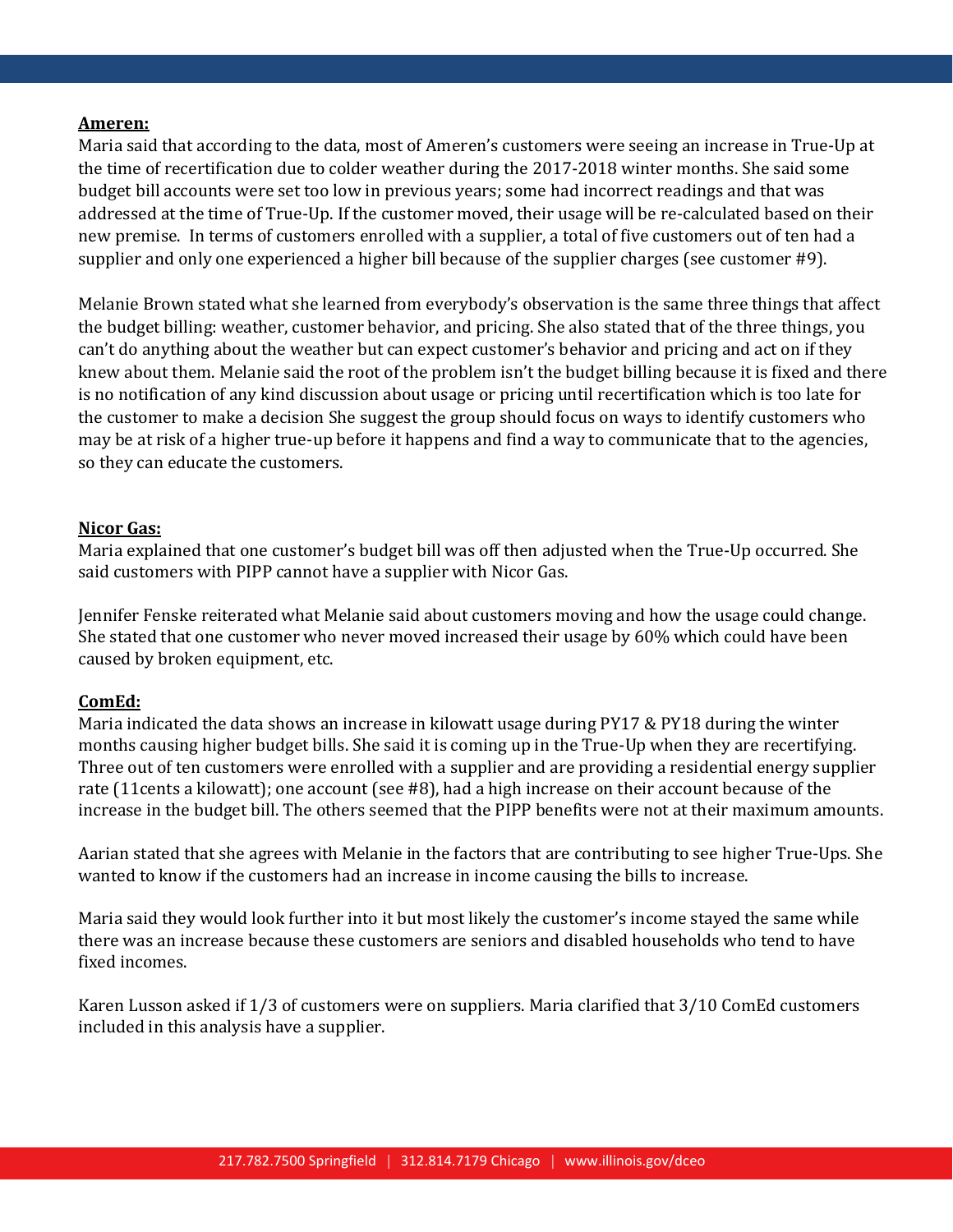Karen asked if DCEO knows what percentage of PIPP and LIHEAP customers are enrolled with an alternative supplier. She also said that could be why this is happening.

Leslie DeVore stated that currently the program does not track if someone is on alternative energy supplier, but that will be changing it for the next program year (starting October 1, 2018).

## **Peoples Gas:**

Maria said that the common trend with Peoples Gas customers was colder weather drove their usage and therefore, they experienced a higher true-up at their time of recertification. One of the nine customers was enrolled with a supplier (see #3), which it shouldn't when participating in PIPP. However, the charges were not provided on this exercise and some accounts had irregular meter readings. One customer had a billing error because of the budget increase.

Michelle stated that the customer should not be with a supplier, but there was one with a supplier for six months. She said the reason for the increase did not have anything to do with the supplier but the irregular meter readings impacted the new budget bill.

Janice Dale asked if the person with the meter reading problems was getting any compensation. Michelle said no because it was in the customer's benefit due to not recording enough usage. In 2018, when the meter was changed, that's when the budget increase started (see # 3).

Aimee English wanted to know if it was possible to get a more detailed break down like Nicor did. Peoples Gas said they could look at that.

Maria said the group needs to discuss the twelve-month billing for PIPP and customer education. She said the customers need to be educated on why the increase takes place and that this increase will have an impact in their next program year's budget bills. Further education will take place once they recertify.

Jennifer Schmidt said ComEd has been giving them the heads-up if customers are accruing a large budget balance. She said that in response to that, they contact these customers to discuss how their usage can impact their amount and a copy of the bill is attached to the email which lets ComEd know if they are on a supplier. Jennifer stated that the overall concepts discussed are difficult for the general population to understand and is a challenge to communicate all of this to customers within a span of the intake interview. She would like to discuss it further because it is going to be a challenge with each customer.

Deirdre Coughlin asked the utilities what they do for their customers' education and she referred to Energy Efficiency Portfolio Programs (EEPS). Melanie stated that budget billing reacts to their changes where PIPP does not. She said they adjust the customer's budget bill on the fourth and eighth month where the PIPP customers are missing that because their budget bills are locked in for twelve months. Melanie said they have inserts with saving tips but don't know if they get read. She is not sure if there is targeted information that goes out to customers for usage other than the initial enrollment brochure that goes with that. Jennifer Fenske said Nicor does a call drives when budget bill goes up for people who are on a budget plan or on PIPP. They also have bill inserts and the EEPs program is busy sending out those inserts with one coming out in September. She said the information is also on their website.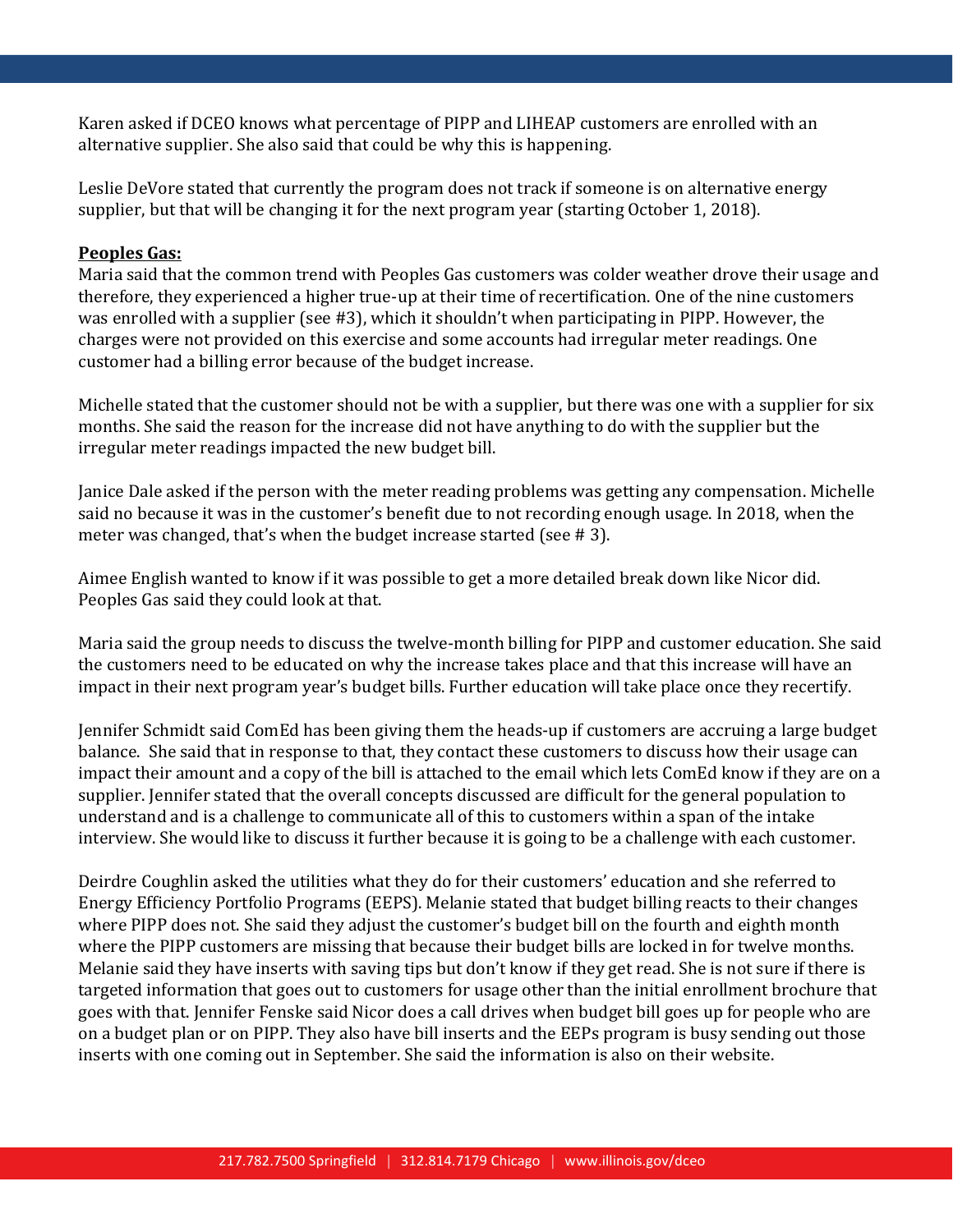Michelle Machay said that Peoples Gas do inserts as well and within the last year, use a twitter account with tips for customers. They do outreach but agree that inserts are not always read.

Janice Dale wanted to know when they have a big True-Up at the end of the year for a PIPP customer, if it is \$400, what is the demand, and do they want the full amount. Maria explained the calculation of the PIPP customer's budget bill is based on their prior twelve-month usage. Any increase in budget billing will be factored into the new budget bill.

Aimee asked if additional data is going to be distributed regarding these accounts used in the analysis Maria said that the intention was to report the observations on this special meeting and discuss how we as a group could help these customers get educated so they can reduce their usage. She also wanted to know if more consumer education is going to be discussed. Leslie Ann Lesko stated that she is an Ameren customer and knows for a fact they send out separate notices that gives them the amount of usage used compared to her neighbors. She wanted to know if PIPP customers could receive something similar.

Jen Schmidt stated that it is too early for this program year to know if the big increases are contributing to PIPP drops. They are seeing that customers are choosing to stay on PIPP and are trying to make sure they understand for what they are obligating themselves. She also said that they try to educate them about the consequences if they can't keep up with their CPR payments, so they are not set up for failure. She said looking back a few years at True-Ups from 2015 to the present might be a good comparison.

## **Budget Billing:**

Melanie said she has a report that mimics the normal review process that regular budget billing customers go through. On the fourth and eighth month, the report is internally reviewed. She said the volume from April through current, they received new data, there were 1,243 accounts with an average of 10 per day. She noticed many customers were going through their eighth month review in the month of April which made it about 100 reports a day that causes problems because it is during the same time the utilities work with disconnections. Melanie also stated that they were finding customers on the report, (about 2\3) that were with a supplier. She said she would advocate that they concentrate on the customers that needed adjustments which ComEd is already doing. Overall, the problem is having enough time with the customer and lacking in staff. She also noticed that about 28% of the Ameren's PIPP population requires an adjustment.

Janice Dale wanted to emphasize how important the roles of the alternative suppliers are having in LIHEAP/PIPP. She doesn't think the rates that the suppliers are charging customers for energy should be underestimated. Maria reminded Janice that they helped develop the one-pager about LIHEAP Alert and Choosing Suppliers which they are going to remind the LAAs to use these resources when educating applicants in the new program year.

Melanie again explained that, from the report she has, about 67% of the customers were with a supplier. However, it does not give anyone the insight to if there is a problem with the supplier. She stated that only one had a pricing that could have been better. Leslie DeVore reiterated and agreed with Melanie that the issues with True-Up were not necessarily due to an alternative supplier. Karen stated that when the price is competitive, the community was able to negotiate a comfortable price. She said that it is becoming clear when you read the Office of Retail Management Development report, that is issued by the ICC, it shows when customers are targeted or marketed by the suppliers individually, it usually does not end well.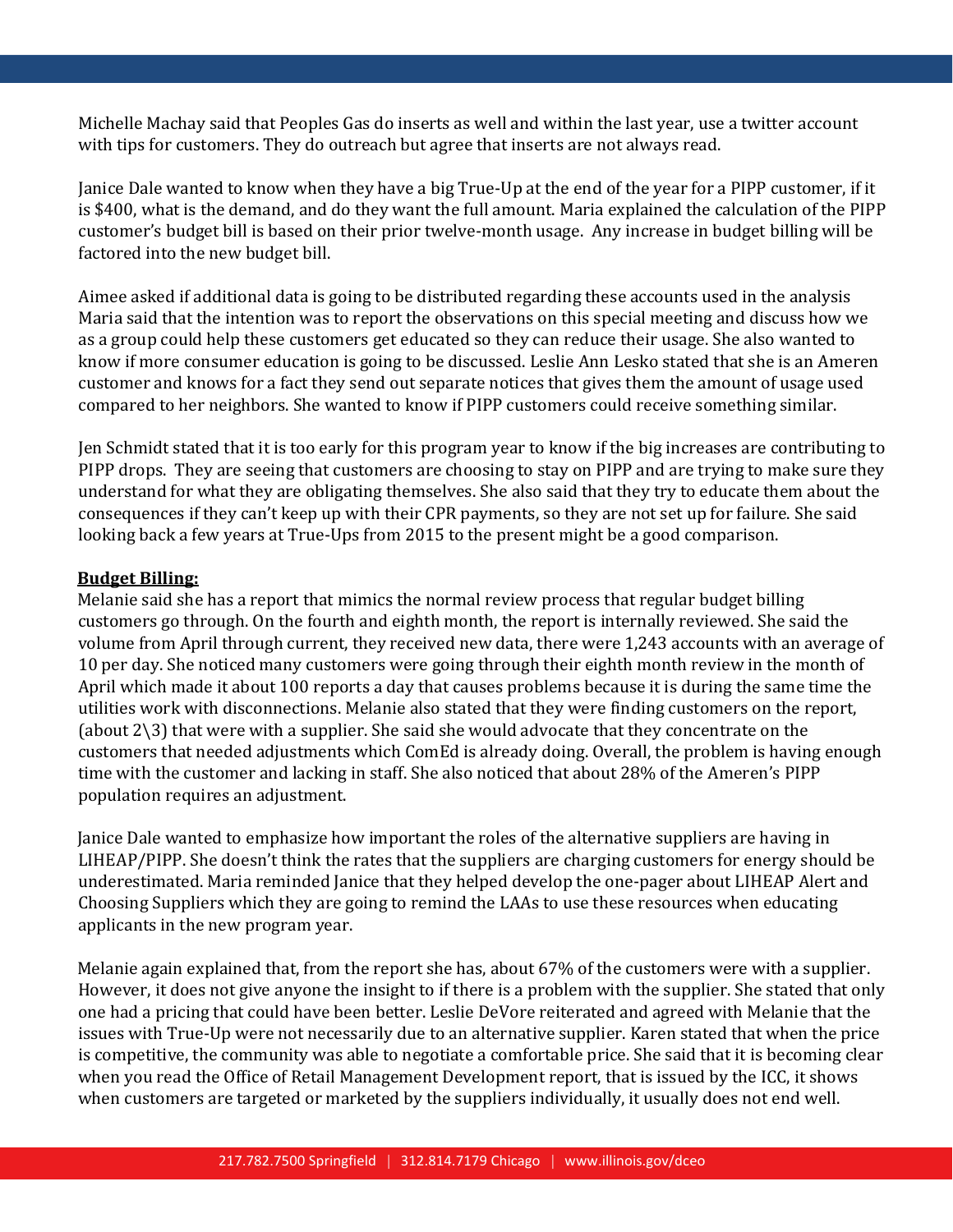Karen said she helped a customer and they were paying over \$1.17 for their gas supply where typically, Nicor bundle rate in the 30-cent range. She made a point to say that if they are being charged too much, the energy efficiency information is not going to help them. She wanted to know what can be done to help the customers because they are being targeted and it is a problem. The report issued by the ICC in June, recommended that the utilities and alternative suppliers should be required to prominently display on the bills the prices to compare so the customers could see exactly what they are paying. She hoped they make a commitment to support the notion for the utilities to re-configure their bills. Karen emphasized how important it is to make sure the customers understand they have choices and to help them make an informed decision.

Maria asked Karen when will the price comparison take effect or will each utility be implementing with the ICC. Janice said discussions are now taking place as to how it can happen with a place on the ICCs website showing the price comparison. She said the electricity prices changes every six months, one for summer and non-summer months with gas prices changing every month which can cause problems. She agrees with posting the prices in the LAAs office is an excellent idea without being forced to drop their provider. She feels something more should be done to help the customers.

Leslie DeVore stated that DCEO can suggest the option that agencies can do price comparison but do not want to require it. She said they will provide the flyers developed from the AG's office and the agencies can provide the customers with it. However, DCEO currently doesn't have the resources to provide the agencies with posters to be displayed more frequently and to monitor the agencies on this. Deirdre Coughlin stated that gas prices change monthly and some LAAs have over 100 intake sites, which will make it difficult for an agency to keep up with the price changes. Janice Dale said DCEO and the AG's office could further work on the poster idea.

Eric Schrader said Peoples Gas publish their prices on their website, so people can compare. It was stated how difficult it is to find the prices on the ICC website. Lauren Pashayan stated that a lot of low-income communities use phones that switch out every 30 days which means they do not have access to a computer to get the information. She said it is putting pressure on the customer while they are trying to take care of their family. The point is, the LAAs can look this up on the website themselves. It was explained that in the southern counties, customers have limited access to get to the sites which makes it difficult for the LAAs and customers to get together. Leslie Ann said the LAAs will get a list of helpful sites and links when they are trained to better assist them. Jennifer Schmidt thought it would be a good topic for the Consumer Ed Sub Committee who has not met for a while. She wants to discuss the options for True-Up Adjustments with budget billing. OCA will reconvene the Consumer Education Sub Committee to further discuss how to help these customers.

Melanie stated that the multiple True-Up discussion should not necessarily be with DCEO and the utilities,but with everyone. Melanie wanted to know what steps CEDA is taking with their large caseload. ComEd has a large budget balance report that shows all the customers with a large debit bill balance or large credit. It indicates that they need to be reviewed to find out the cause of the differences. Some has to do with the customer's rent and moving. They advise the customer who use a high amount of energy by working with them with ways to reduce it. Melanie asked what does CEDA do with this customer list. Jennifer Schmidt explained that when she receives the email, it usually has the most recent customer bill. She sees the twelve-month history usage, reach out to the customer to see the balance of the True-Up